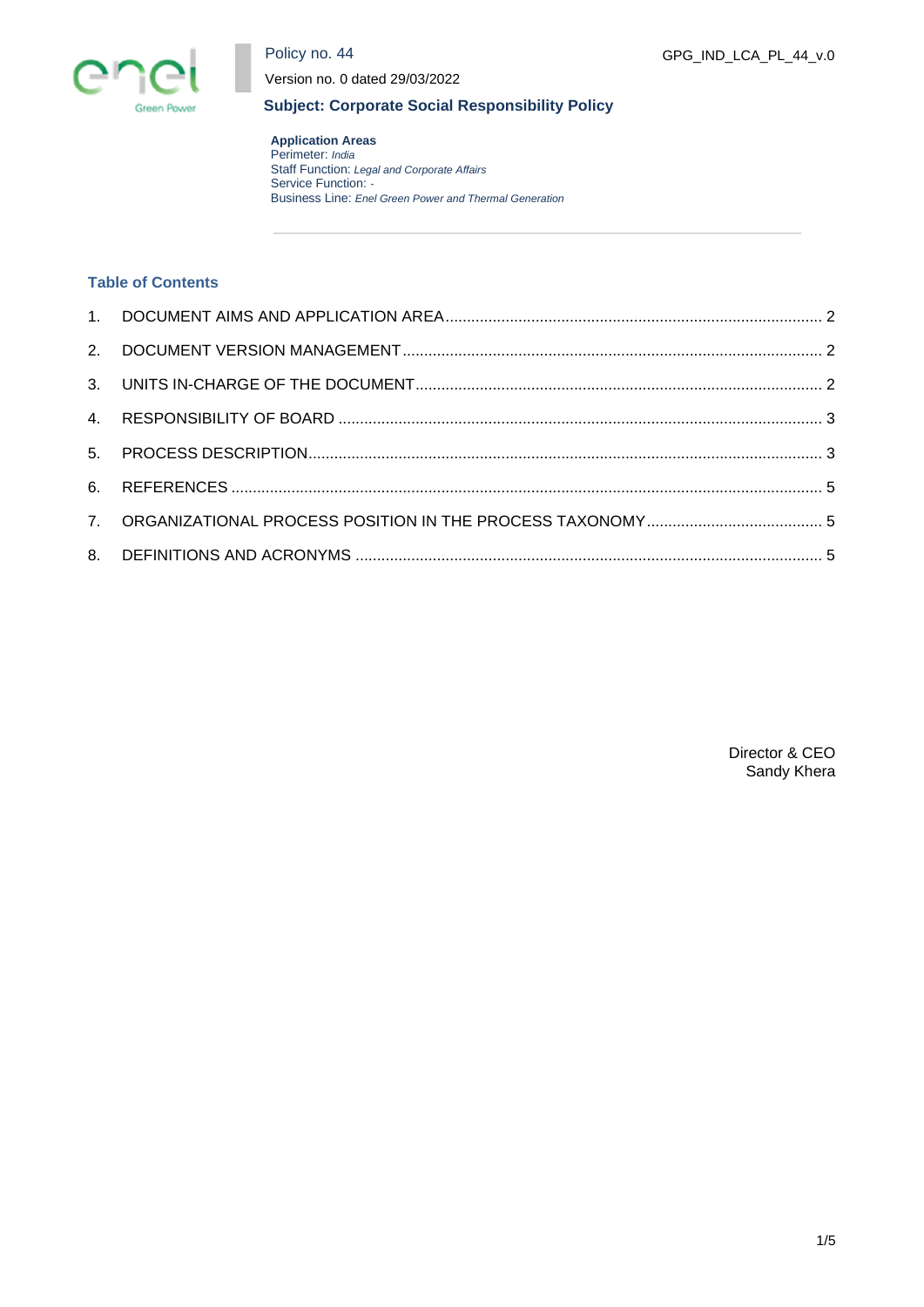

GPG\_IND\_LCA\_PL\_44\_v.0



Version no. 0 dated 29/03/2022

#### **Subject: Corporate Social Responsibility Policy**

**Application Areas** Perimeter: *India* Staff Function: *Legal and Corporate Affairs* Service Function: *-* Business Line: *Enel Green Power and Thermal Generation*

## <span id="page-1-0"></span>**1. DOCUMENT AIMS AND APPLICATION AREA**

At Enel Green Power India Private Limited ("EGP or "Company"), we believe in pursuing wider socioeconomic and cultural objectives. Considering as we strongly believe that businesses can no longer operate with the sole aim of making profits at the expense of the environment, society, economy and employees, it is paramount as to how an organisation can return back to society.

EGP has devised a development strategy in each territory that constantly implements sustainable actions and practices. Our proactive approach is structured to pinpoint opportunities to create shared value between EGP and the territories and communities where we operate. We strive to identify needs of local stakeholders and starting from them we define and implement community development programs aimed at creating shared value for the benefit of the local territories and communities where we operate. These best practices we will now be taking in and including in our CSR initiatives that we pursue as a part of this policy.

EGP's CSR Policy ("Policy") framework details the mechanisms for undertaking various programmes in accordance with section 135 of the Companies Act, 2013 ("Act") for the benefit of the community.

The methods identified in this procedure ensure the overall consistency of each document issued within the company's organization, as well as its compatibility with the Integrated Management System of Enel Green Power & Thermal Generation Business Line objectives, processes and applicable requirements.

## <span id="page-1-1"></span>**2. DOCUMENT VERSION MANAGEMENT**

| Version | Data | <b>Main changes description</b>        |  |
|---------|------|----------------------------------------|--|
|         |      | 29/03/2022   Issuing of new CSR Policy |  |

## <span id="page-1-2"></span>**3. UNITS IN-CHARGE OF THE DOCUMENT**

Responsible for drawing up the document

- Legal and Corporate Affairs of Enel Green Power India Private Limited
- Sustainability of Enel Green Power India Private Limited

Responsible for authorizing the document

• Board of Directors and Company Secretary of Enel Green Power India Private Limited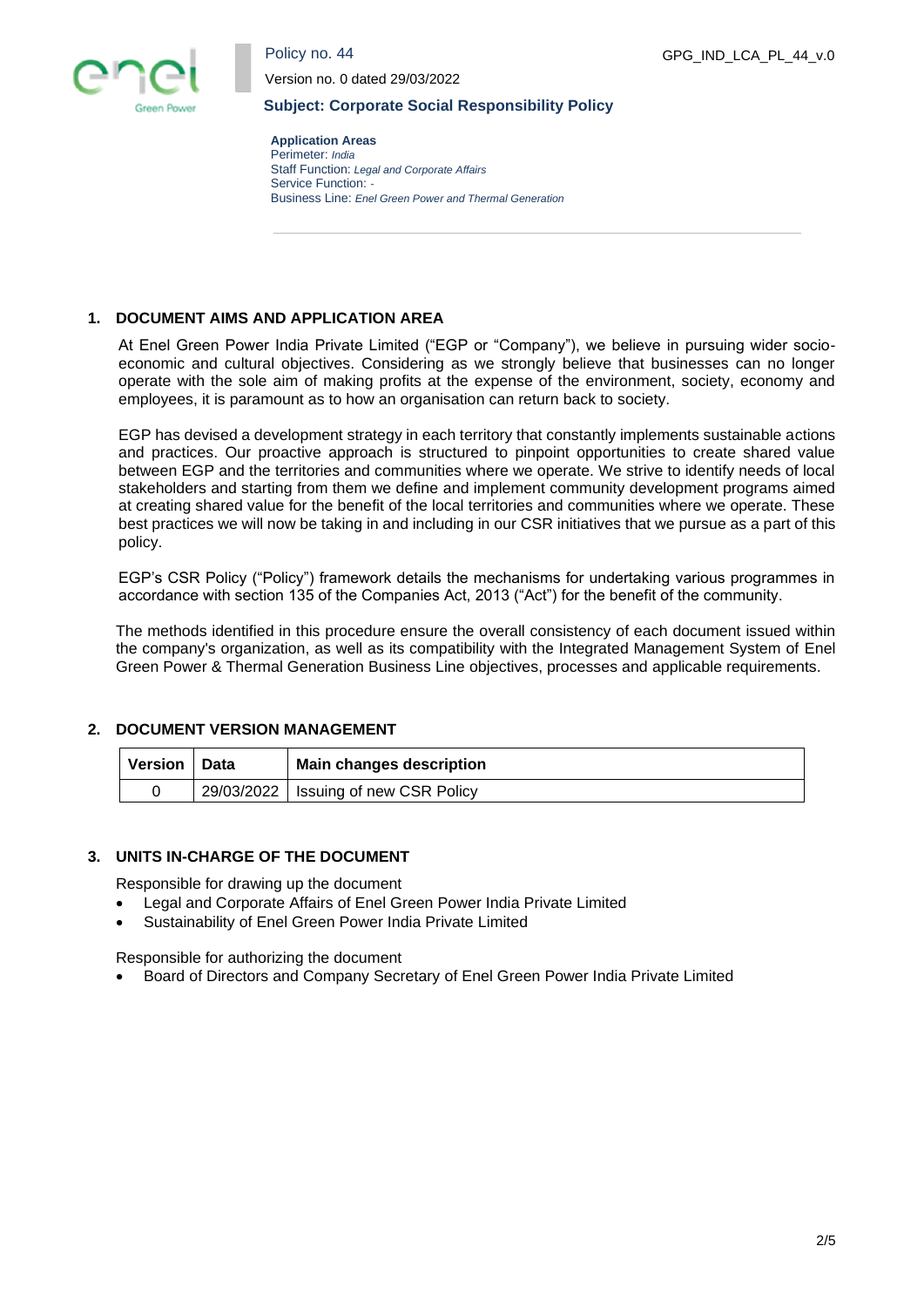



Version no. 0 dated 29/03/2022

#### **Subject: Corporate Social Responsibility Policy**

**Application Areas** Perimeter: *India* Staff Function: *Legal and Corporate Affairs* Service Function: *-* Business Line: *Enel Green Power and Thermal Generation*

# <span id="page-2-0"></span>**4. RESPONSIBILITY OF BOARD**

The Board will play the following role in fulfilling EGP's CSR objectives:

- Formulation and review of the CSR Policy including the annual action plan.
- Approval of the activities to be undertaken by EGP towards CSR initiatives.
- Approval of the amount of expenditure to be incurred on the CSR initiatives.
- Formulation of transparent monitoring mechanism for ensuring implementation of the projects/programmes/ activities proposed to be undertaken by EGP or the end use of the amount spent towards CSR activities.
- Monitor and implement the Policy from time to time.
- Monitoring the status of the CSR activities and contributions made by EGP.
- Constituting Sustainability team to select, execute and spent CSR funds in accordance with this Policy.
- To include the annual report on CSR Activities of EGP and sets out the requisite information in terms of the Act and the CSR Rules
- Any other requirement mandated under the Companies Act and rules framed thereunder.

The Board may alter the annual action plan, at any time during the financial year, based on reasonable justification to that effect.

## <span id="page-2-1"></span>**5. PROCESS DESCRIPTION**

#### **5.1 Vision and Mission**

Our vision is to create and implement shared value projects that help us to combine our mission to diversify the energy mix with a concrete contribution to the socio-economic development of the people and territories where we operate.

## **5.2 Purpose**

- i) To lay down guidelines and principles for implementing CSR key business processes in the society appropriate procedures and reporting.
- ii) To directly/indirectly undertake projects/programs which will enhance the quality of life and economic well-being of the communities in and around our facilities across the country and society at large.
- iii) To generate goodwill and recognition among all stakeholders of the EGP.

## **5.3 CSR approach**

EGP shall follow the following approach for selection, implementation and monitoring of CSR activities as well as formulation of the annual action plan:

- i) In undertaking CSR activities, the EGP shall give preference to the local areas wherein EGP operates or has its offices i.e., areas in the vicinity of its factories, work offices etc. However, this shall not bar EGP from pursuing its CSR objects in other areas.
- ii) Sustainability team will identify suitable projects for implementation in line with the objectives of the CSR Policy and the same will be placed before Board for their approval, along with other relevant details such as, estimated expenditure, areas to be developed and phase wise implementation schedules.
- iii) The CSR projects in priority areas shall be identified on the basis of an assessment surveys for which the sustainability team may engage external professionals/firms/agencies/consultants, if required for the said purpose.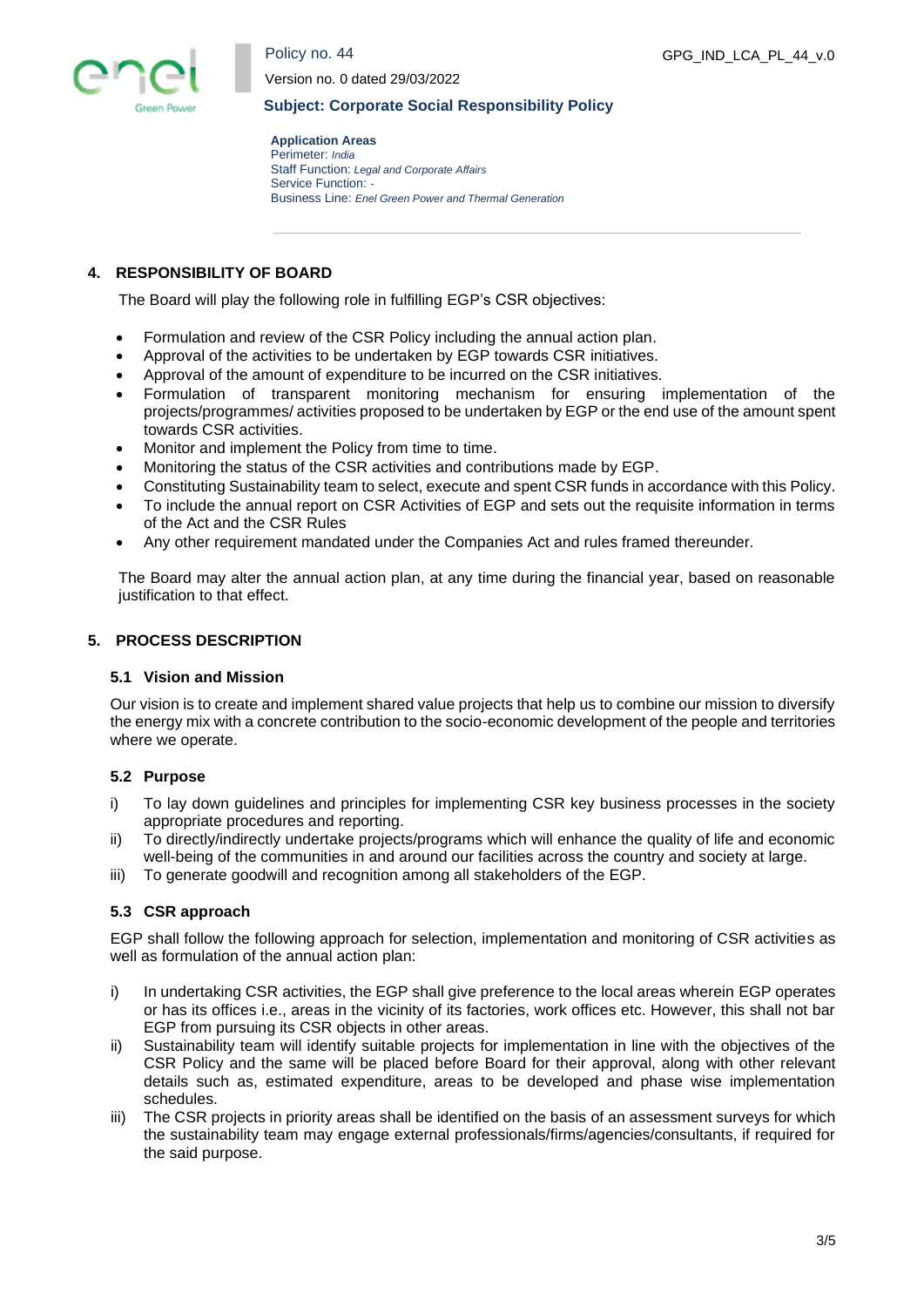Policy no. 44



Version no. 0 dated 29/03/2022

#### **Subject: Corporate Social Responsibility Policy**

**Application Areas** Perimeter: *India* Staff Function: *Legal and Corporate Affairs* Service Function: *-* Business Line: *Enel Green Power and Thermal Generation*

- iv) EGP shall not discriminate against the beneficiaries of the CSR activities, on any grounds whatsoever, including race, gender, age, ethnicity, caste, religion, domicile, but may focus its CSR activities to benefit the economically or socially weaker, or marginalised sections, of the society.
- v) EGP shall ensure that all CSR activities undertaken directly or indirectly, meet applicable standards of quality as followed by its parent globally.
- vi) EGP shall endeavour utmost transparency in selection, implementation, monitoring and reporting of CSR activities.
- vii) EGP may undertake CSR activities itself or through a registered trust or a registered society or a company established by the Company or subsidiary or associate company under section 8 of the Act or through such other trusts, NGOs, registered societies etc. which have an established track record of three years of undertaking such projects/programmes.
- viii) EGP may collaborate with other companies for undertaking the CSR projects/programmes subject to fulfilment of separate reporting requirements as prescribed in the Act and CSR rules.
- ix) EGP shall prepare a transparent monitoring mechanism for ensuring implementation of the projects/ programmes/ activities proposed to be undertaken.
- x) EGP shall ensure that all the CSR activities are implemented as per the approved Annual Action Plan, authorised by the Board.

## **5.4 CSR activities/ Projects/ Programmes**

EGP recognises that CSR is not merely compliance, it is a commitment to support initiatives that measurably improve the lives of the underprivileged by supporting one or more of the focus areas as provided under Schedule VII of the Act.

## **5.5 CSR expenditure**

Every year the EGP shall spend atleast 2% of its average net profit as defined under the Act ("CSR obligation") during the three immediately preceding financial years, on the CSR activities as per the approved annual action plan.

CSR expenditure shall include all expenditure for projects or programmes relating to CSR activities approved by the Board but does not include any expenditure on an item not in conformity or not in line with activities which fall within the purview of the Schedule VII of the Act.

Any surplus arising out of CSR projects, programmes or activities shall not form part of the business profit of EGP and shall be ploughed back into the same project or shall be transferred to the unspent CSR account and it should be spent in pursuance of this CSR Policy and annual action plan of EGP, or EGP may transfer such surplus amount to a Fund specified in Schedule VII of the Act, within a period of six months of the expiry of the financial year.

Where EGP spends an amount in excess of requirement under the Act, such excess amount may be set off against the requirement to spend up to immediate succeeding three financial years subject to the conditions that:

- (a) Excess amount available for set off shall not include the surplus arising out of the CSR activities, if any.
- (b) Board of the Company shall pass a resolution to that effect.

EGP may incur cost on administrative overheads, provided that, such costs shall not exceed the cap prescribed under Act.